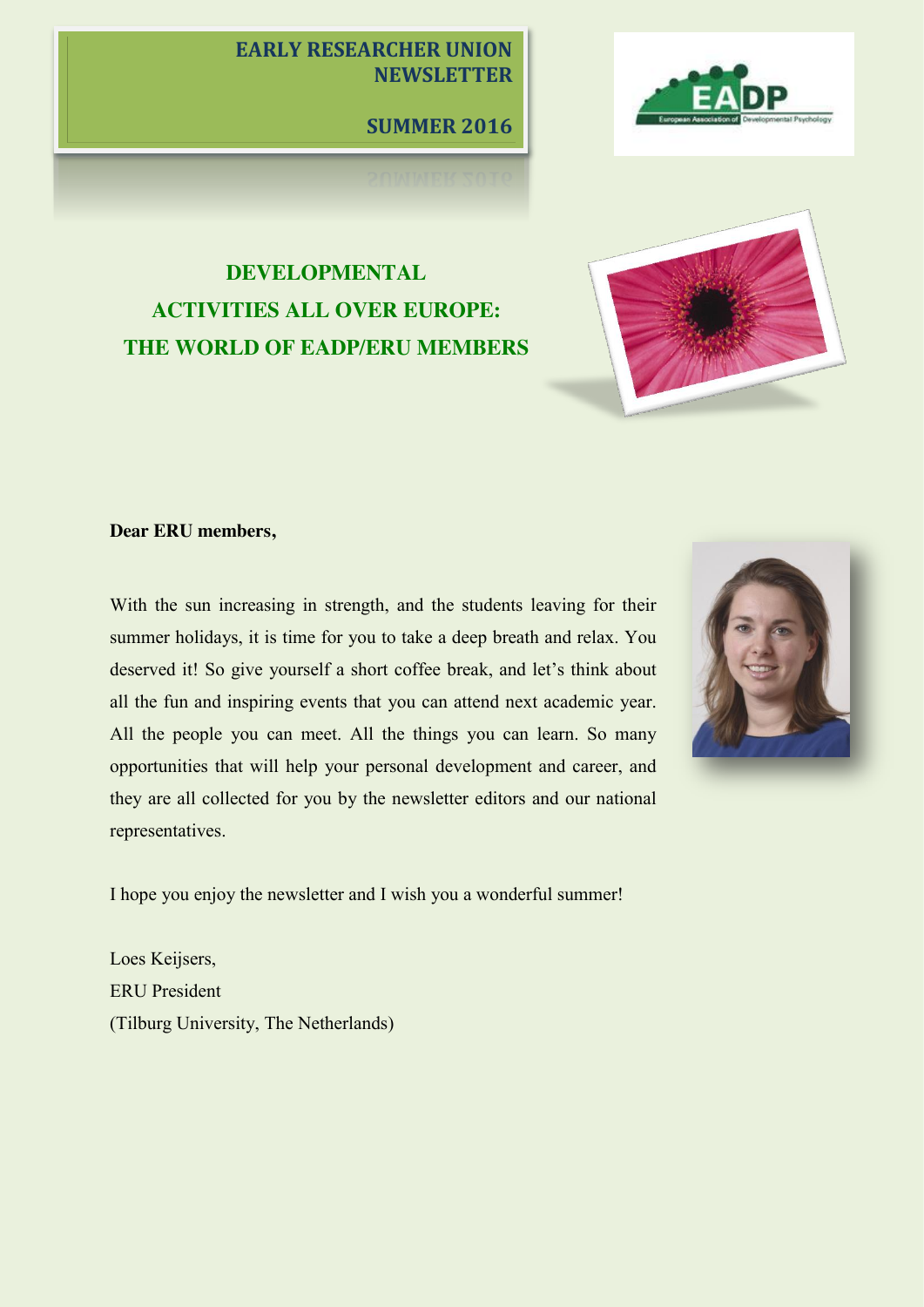## **WORKSHOP**



We proudly announce our own EADP-ERU workshop, organized together with Humboldt University, and Tilburg University. It will cover some of the most exciting novel dataanalytical techniques, such as continuous time modeling, random intercept cross-lagged panel models, and multilevel structural equation modeling. It will be hosted in the beautiful city of Berlin from Oct, 10 to Oct, 14, 2016. The EADP can support you in your travel and the deadline for applying is **July, 15th, 2016**. For further information, see the flyer sent together with the current Newsletter, or contact [Loes.Keijsers@uvt.nl.](mailto:Loes.Keijsers@uvt.nl)

Please join us in Berlin and expand your expertise!

## **2016 CONFERENCES**

You don't have to be bored this year. We have selected some of the best conferences in the upcoming year. And of course, don't forget to submit something and attend the EADP conference in 2017. Great workshops will be offered for reasonable prices, and there will be plenty ERU events.

**June 30-July 1**, [On New Shores Conference, Fathers in Cultural Contexts: From](http://www.uoguelph.ca/family/sites/default/files/Chuang%20-%20Jamaica%20Conference.pdf)  [Fatherlessness to Fathering and Everything In Between](http://www.uoguelph.ca/family/sites/default/files/Chuang%20-%20Jamaica%20Conference.pdf)

**July 10-14** 24th Biennial Meeting of the International Society for the Study of [Behavioural Development,](http://www.issbd2016.com/en/) ISSBD, Vilnius, Lithuania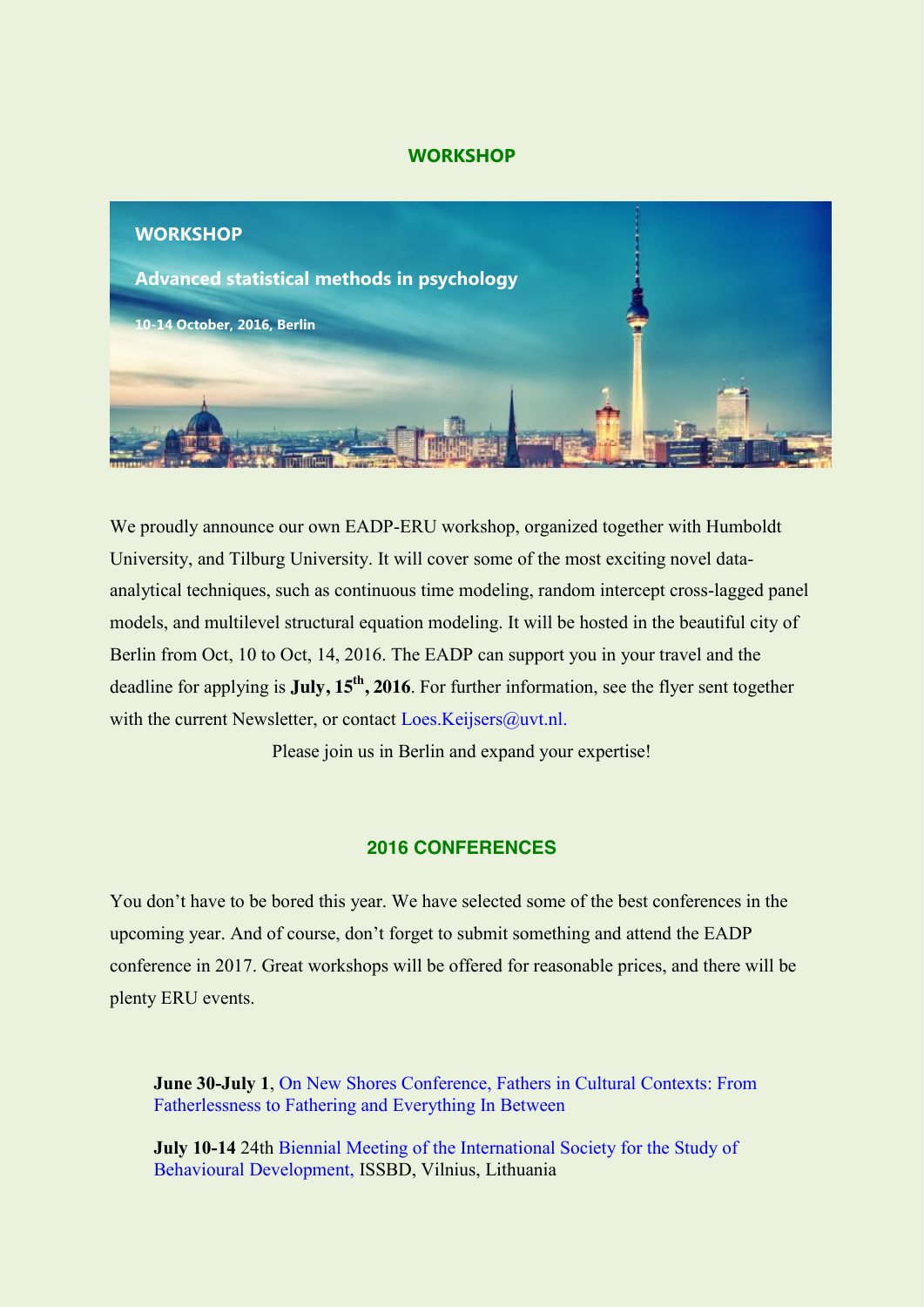**July 24-29, 31st** [International Congress of Psychology,](http://www.icp2016.jp/) Yokohama, Japan

**September 14-17** [International Association for Adolescent Health Congress,](http://www.iaah.org/index.php/conferences) Pristine, Kosovo

**September 16 - 29** [EARA Biennial Conference](http://www.eara2016.com/)

**September 22-23**,<https://apscconference.unitbv.ro/scientific-committee/> Brasov, Romania

**29th of September – 1st of October**: New Societies, Old Minorities / New Minorities, Old Societies? The 4th International Conference of the Romanian Sociological Society (RSS) Sibiu, <http://conf2016.societateasociologilor.ro/>

#### **10 -14 October: Advanced in Statistical Method Psychology Workshop – see above**

**27-28 October**: [7th On New Shores Conference, Immigrant Families across the](http://www.uoguelph.ca/family/sites/default/files/Chuang%20%20ONS%20Conference%202015%20call.pdf)  [Lifespan: Theoretical and Practical Considerations, Toronto, Canada](http://www.uoguelph.ca/family/sites/default/files/Chuang%20%20ONS%20Conference%202015%20call.pdf)

## **2017 CONFERENCES**

**30 August – 1 September 2017**: the 18th edition of the European Association of Developmental Psychology [\(EADP\)](http://www.eadp.info/) biennial conference (ECDP2017) will take place in Utrecht, the Netherlands, [http://www.ecdp2017.nl/,](http://www.ecdp2017.nl/) with exciting preconference workshops for young scholars. We will keep you informed with the mailing list and the news letter, so stay tuned!

## **LOOKING BACK….**

## **FAMILY AND DEVELOPMENTAL PSYCHOLOGY IN POLAND**

The University of Gdansk (Poland) organized the 5th edition of the National Conference of Psychology in the Service of the Family – "Family safety in the changing world" (24-25 May 2016). Polish researchers and scholar shared ideas about latest updates in the field of psychology and family, especially how recent period of transformation and intense political and economic changes affect the family, how these changes might be stimulating factors for finding new forms of family life and more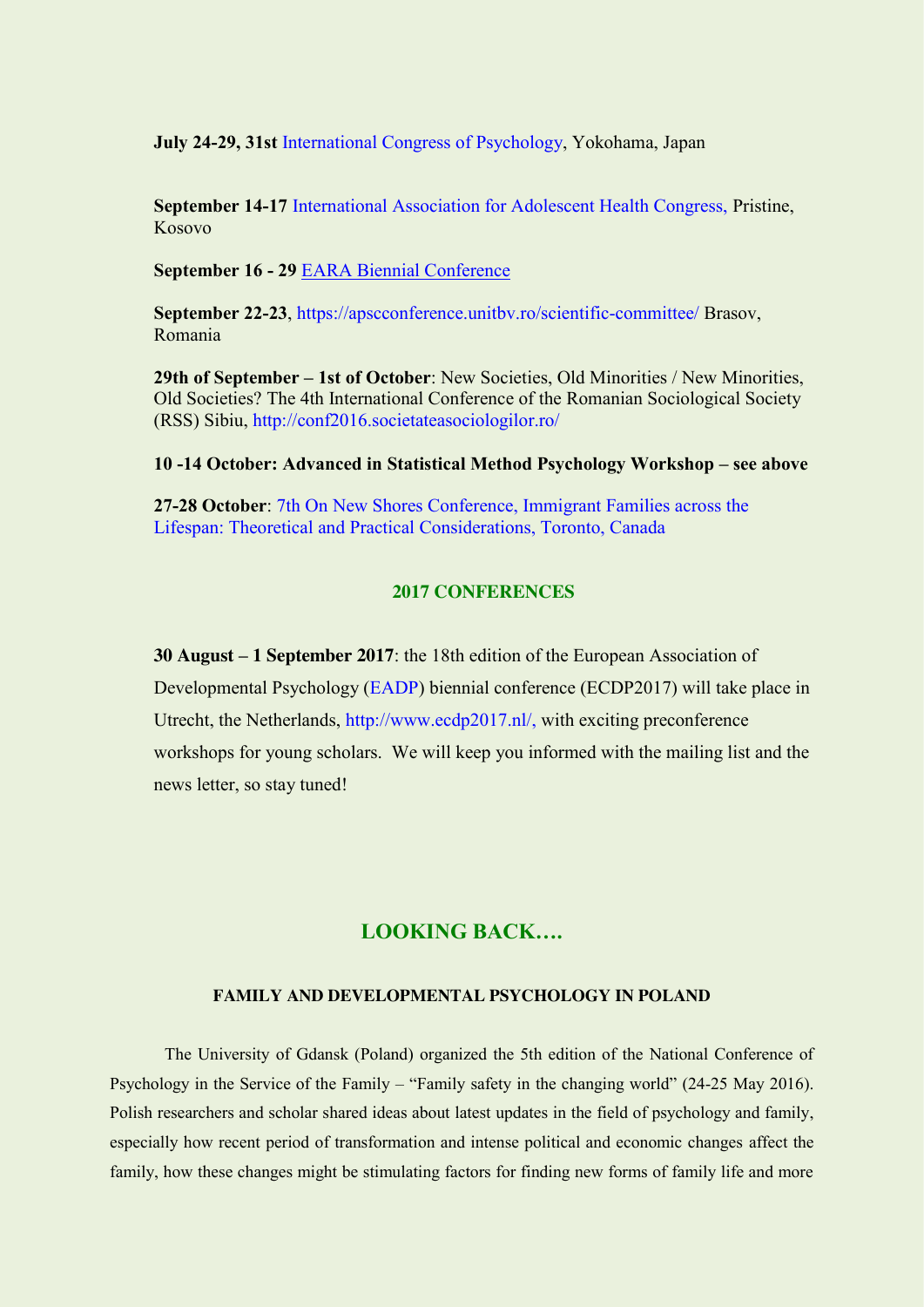flexible functioning of family systems. The main question of this conference was *how to care of the family in a changing world*. The conference keynotes and invited symposia featured the following integrative thematic areas: 1) Safe and disrupted family relationships, 2) Family safety in the face of migration, 3) Health and safety in the family, 4) Economic security of the family, 4) Safety in emergencies, 5) Sources of emotional safety (mental health of parents, the quality of emotional relations within the family, economic stability, etc.), 6) Sources of spiritual safety (secularization of society, the evolution of the hierarchy of values, the meaning of life and well-being in the era of consumption, etc.).

Many interesting symposia and thematic sessions were also related to developmental psychology, such as "Safety of adolescents in the family", "Personal resources and romantic relationships in adulthood", "Raising a child with developmental disabilities - the perspective of parents and children". Most importantly, much attention was focused on the practical implications of work presented in these sessions.

To sum up, this conference emphasised the role of the family for individual functioning as well as development, presented the directions for future research in this field taking into account the current socio-cultural context, both in national Polish and broader international context.



Justyna Michałek, ERU/EADP National Representative in Poland

# **ANTHROPOLOGY, POLITICAL SCIENCES AND PSYCHOLOGY DISCUSS TOGETHER IN ROMANIA**

The "Lucian Blaga" University of Sibiu, Romania was pleased to host, between 27-29 May, 2016, the X<sup>th</sup> jubilee edition of the conference organized by The Research Centre for Political Science, International Relations and European Studies, and the Department of International Relations, Political Science and Security Studies, within the Faculty of Social Sciences and Humanities. This international conference brought together practitioners, researchers and scholars, engaged in international relations, psychology, sociology, international relations, anthropology, political and education sciences.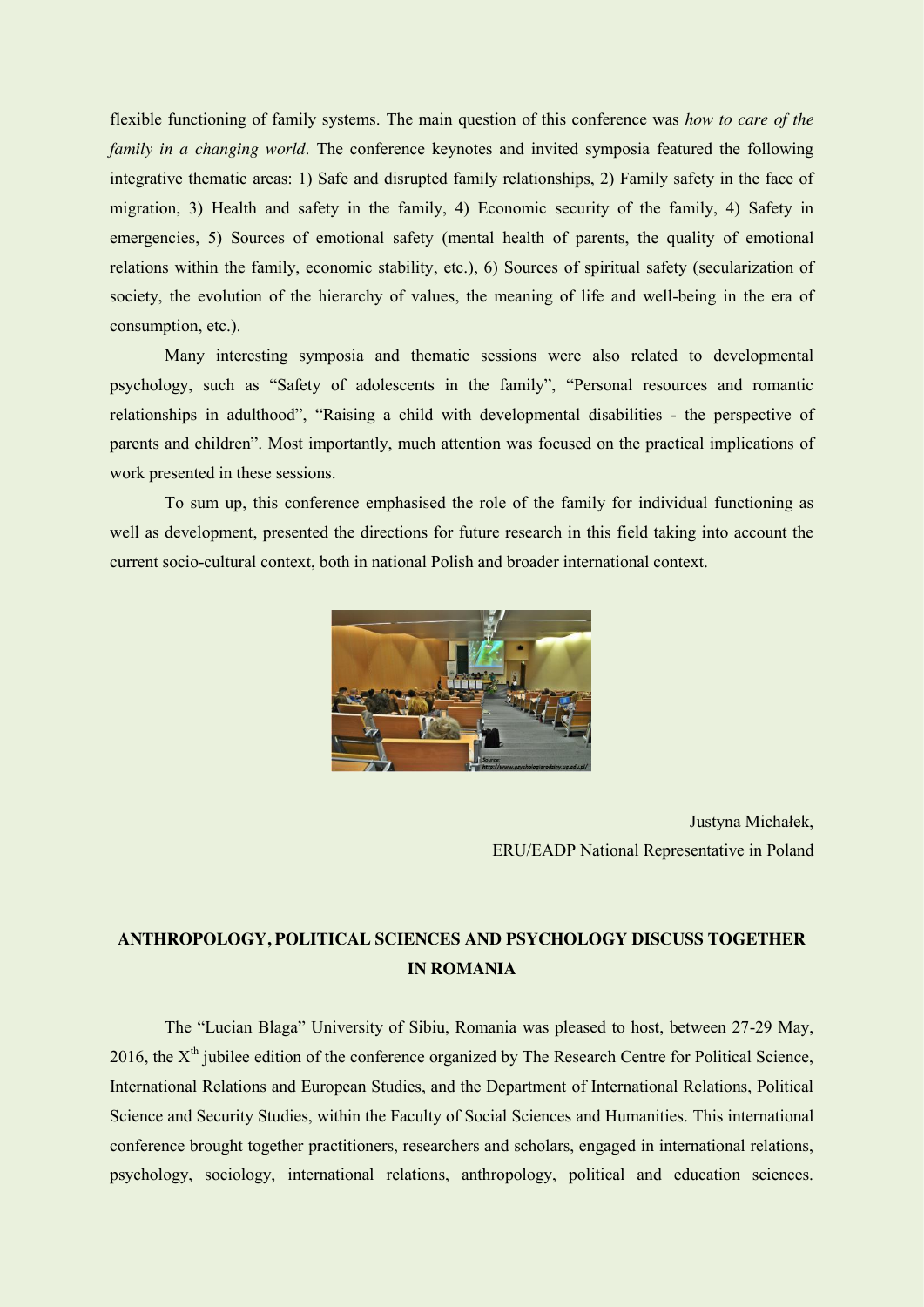Participants were from prestigious worldwide institutions, like Sweden (Stockholm University), France (Academie des Belle – Lettres, Sciences et Arts de la Rochelle), Greece (University of Crete, The Nest Hellenic Centre on Social Entrepreneurship), Poland (University of Warmia and Mazury in Olsztyn), Serbia (Institute for Political Studies of Belgrade), Ukraine (Taras Shevcenko University of Kyiv), Georgia (Sukhishvili Teaching University), Republic of Moldova (Academy of Sciences of Moldova, Moldova State University, National Intelligence and Security Institute of Chișinău, Military Academy "Alexandru cel Bun" of Chișinău), Estonia (Tallin University), Albania (University of Tirana) and Romania. Interesting theoretical researches and empirical data by ERU members were presented, within the Panel on Diversity Issues in Cross-Cultural Research across Europe, chaired by Delia Stefenel. For example, Radosveta Dimitrova and Delia Stefenel debated the topic of National Collective Identity in Romania: Salience and Relations to Well-Being of Youth; Skerdi Zahaj offered an interesting debate about gender and identity processing styles, and Delia Ştefenel, Leonidas and Sorina Corman addressed directions for social inclusion by means of social entrepreneurship in Greece and Romania.

As a follow-up, this autumn, two major scientific events will be hosted in the lovely city of Sibiu, located in Transylvania, Romania. The events invite scholars, researchers, PhD students and interested public. One event is the 4th International Conference of the Romanian Sociological Society (RSS) "New Societies, Old Minorities/ New Minorities, Old Societies?", organised between 29th of September and 1st of October 2016 [\(http://conf2016.societateasociologilor.ro/\)](http://conf2016.societateasociologilor.ro/), and the other is represented by the 2016 RN36 Midterm Conference, to be held between 28-29 September 2016 [\(http://conferences.ulbsibiu.ro/esa-rn36/call/default.html\)](http://conferences.ulbsibiu.ro/esa-rn36/call/default.html). Before the conference, a workshop on Academic Writing in Social Sciences, entitled "How to Successfully Navigate the Publication Process" will be provided to registered participants by Radosveta Dimitrova, Docent at the Department of Psychology at Stockholm University, Sweden and Japan Society for Promotion of Science International Research Professor at Hiroshima University, Japan.



 Delia Stefanel, ERU/EADP National Representative in Romania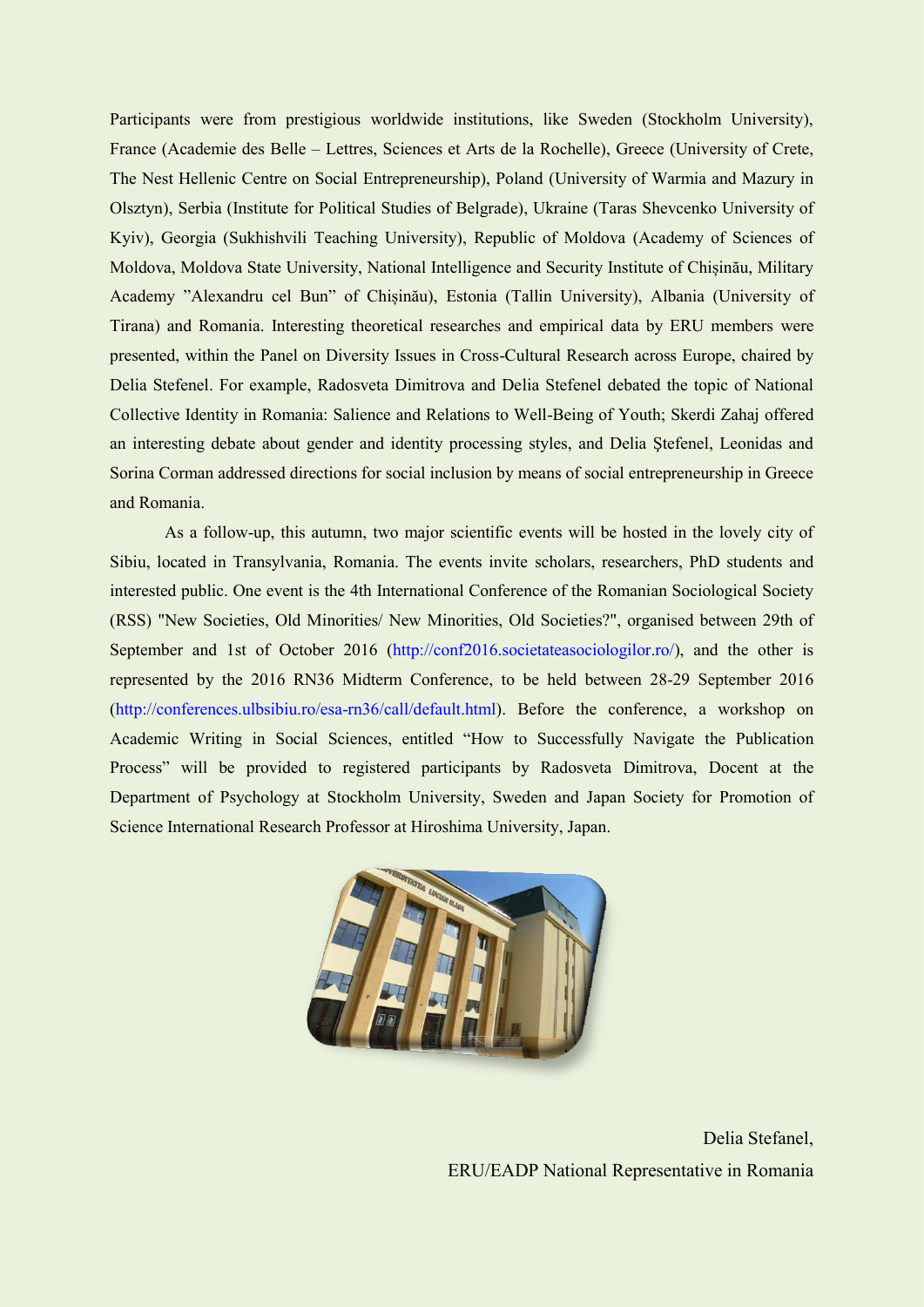# **RELEVANT ACTIONS FOR PROMOTING YOUNG SCHOLARS ACTIVITIES AND NETWORKING IN BULGARIA**

Having realized the need of encouraging closer relations between the European Higher Education Area and the European Research Area, universities in Bulgaria are paying more and more attention to young scientists, PhD students and PhD studies as a whole, and spending significant resources form them. The national strategies and policies are in line with our goal to build, gradually extend and make popular the network of young scientists and researchers who should be supported by their colleagues, members of ERU/EADP members from all over Europe. Our goal has clear dimensions, which are achievable in a short-term period. We plan to organize a series of activities which are aiming at: improving academic training of PhD students towards developing interdisciplinary skills and new knowledge in the field of Humanities and Social Sciences; stimulating mobility as a prerequisite for improving the quality of scientific research and encouraging career development; establishing formal and informal scientific contacts within the country and abroad; information assurance and publicity of research results; support of PhD students with high achievements in their scientific and professional field with a view to their better training and adaptability to modern scientific tendencies and practical application of the research. With the resources, information flow and professional contacts provided by ERU, as well as with the support of South-West University "Neofit Rilski" - Blagoevgrad, which has recently included a doctoral school in its structure, we consider that we will be able to develop our potential in our mutual work and achieve our goals in favor of young scholars in Bulgaria and Europe in the nearest future.



Irina Topuzova South-West University "Neofit Rilski" – Blagoevgrad, Bulgaria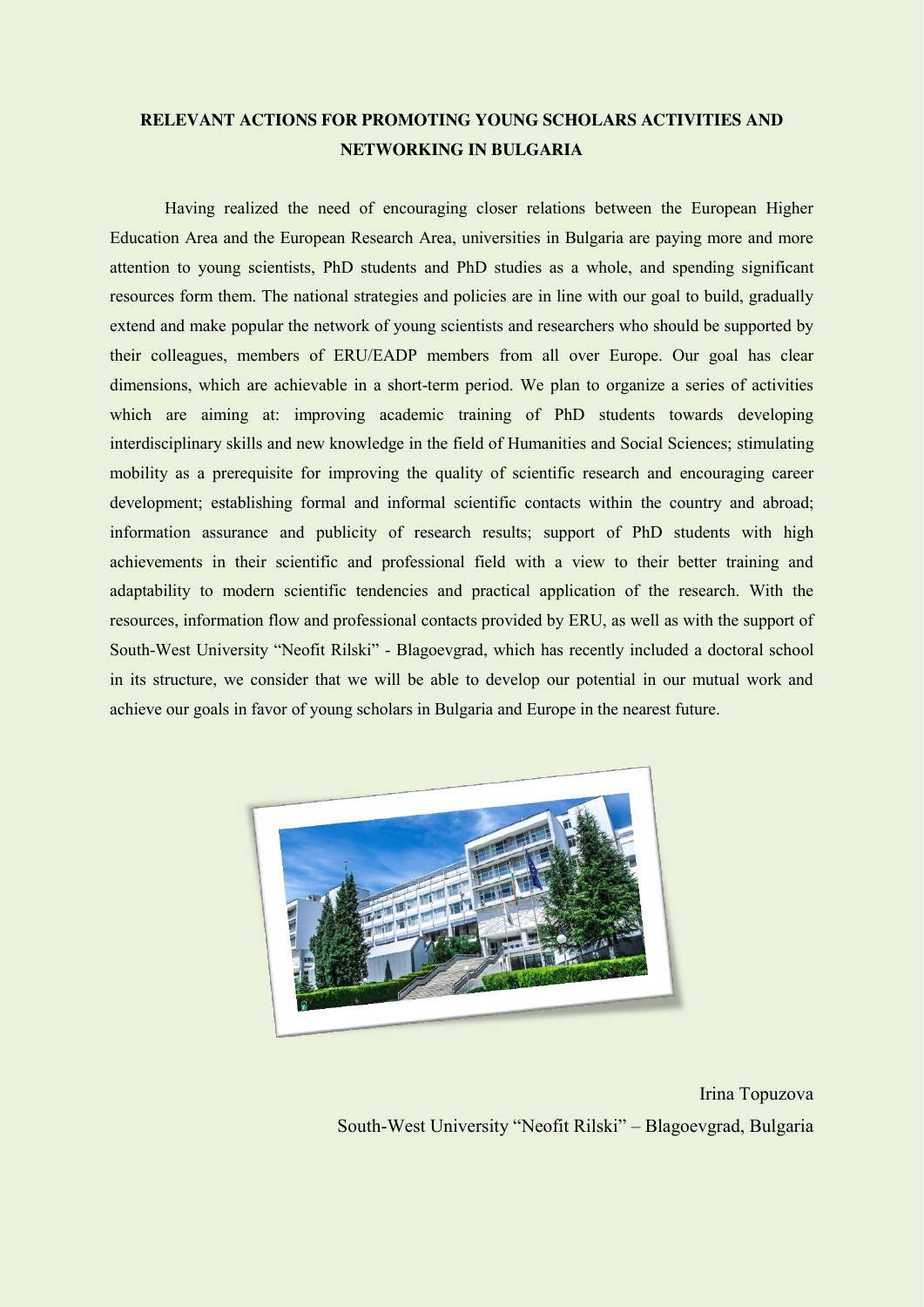#### **SCIENTIFIC EVENTS AT TRANSILVANIA UNIVERSITY OF BRAȘOV, ROMANIA**

Transilvania University of Brasov, with the contribution of the ERU/EADP members, hosted on 19-21 November 2015 a scientific event which brought together the *Annual Conference of the Romanian Sociological Society* (SSR) and *the International Colloquium of Social Sciences and Communication ACUM*. The event was attended by 180 teachers, researchers and PhD students from 38 universities and research organization. Research findings and future inquiries were presented and discussed, during the panels and social events.

A future scientific event, this time in Applied Psychology, will be held by Transilvania University of Brasov on 22-23 September 2016, under the title From Individual to Society – Applied Psychology for a Sustainable Community. Keynote speakers will present their perspective on relevant topics: cross-cultural psychology (Fons J. R. van de Vijver, Tilburg University), students' motivation (Manuela Keller-Schneider, Zurich University of Teacher Education), social-psychological drivers of sustainable behaviours (Ferdinando Fornara, University of Cagliari), Threshold-based inference (Shenghua Luan, Max Planck Institute Berlin). We invite ERU members to attend the conference [\(www.apscconference.unitbv.ro\)](http://www.apscconference.unitbv.ro/) and to visit the medieval city of Brasov.



Carmen Buzea, Transilvania University of Brasov, Romania

## **SPECIAL INFORMATIVE MEETINGS AT THE STATE UNIVERSITY "ALEKSANDER MOISU", DURRES IN ALBANIA.**

The ERU representative for Albania Oriola Hamzallari organized two special informative meetings with undergraduate and graduate students of psychology and sociology in the State University "Aleksander Moisu", Durres, between 20 to 21 of May 2016. During these meetings many students were informed about the EADP/ERU activities. Students were very interested to hear that there are many activities like winter/summer schools, writing weeks, pre-conference workshops, awards (best